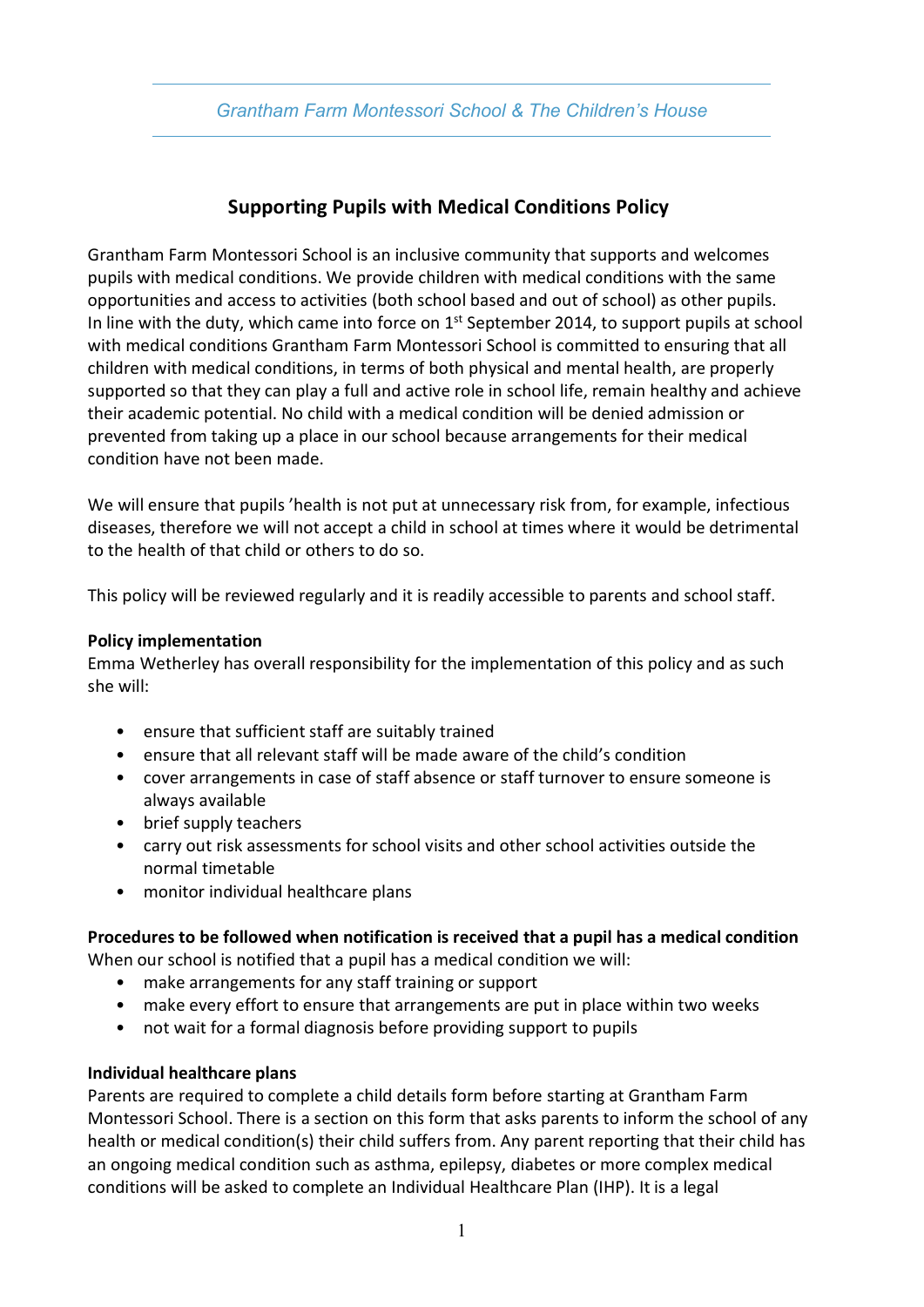requirement that this is updated annually. At our school we will ensure that plans are reviewed at least annually, or earlier if evidence is presented that the child's needs have changed. We will assess and manage risks to the child's education, health and social wellbeing, and minimises disruption.

Our IHP (see appendix 1) requires information about:

- The **medical condition, its triggers, signs, symptoms and treatments**
- The **pupil's resulting needs**, including medication (dose, side effects and storage) and other treatments: time, facilities, equipment, testing, access to food and drink, where this is used to manage their condition; dietary requirements and environmental issues, e.g. crowded corridors, travel time between lessons.
- Specific **support for the pupil's educational, social and emotional needs** for example, how absences will be managed, requirements for extra time to complete work, use of rest periods or additional support in catching up with lessons, counselling sessions.
- The **level of support** needed (NB. If a child is self-managing their medication, this should be clearly stated with appropriate arrangements for monitoring).
- W**ho will provide this support**, their training needs, expectations of their role and confirmation of proficiency to provide support for the child's medical condition from a healthcare professional; and cover arrangements for when they are unavailable.
- W**ho** in the school **needs to be aware** of the child's condition and the support required.
- A**rrangements for written permission from parents and the headteacher for medication to be administered by a member of staff, or self-administered by the pupil during school hours.**
- Arrangements or procedures required for **school trips** or other school activities outside of the normal school timetable that will ensure the child can participate, e.g. risk assessments.
- W**hat to do in an emergency**, including whom to contact, and contingency arrangements. Some children may have an emergency healthcare plan prepared by their lead clinician that could be used to inform development of their individual healthcare plan.

#### **Roles and responsibilities**

At our school those people involved in arrangements to support pupils at school with medical conditions include:

- Emma Wetherley **Head Teacher**
- Gitte Bailey **First Aider Officer**
- Caroline Imi **SenCo & Deputy Head Teacher**
- Caroline Palmer **Deputy Head Teacher**
- Tiegan Browning **Health & Safety Officer**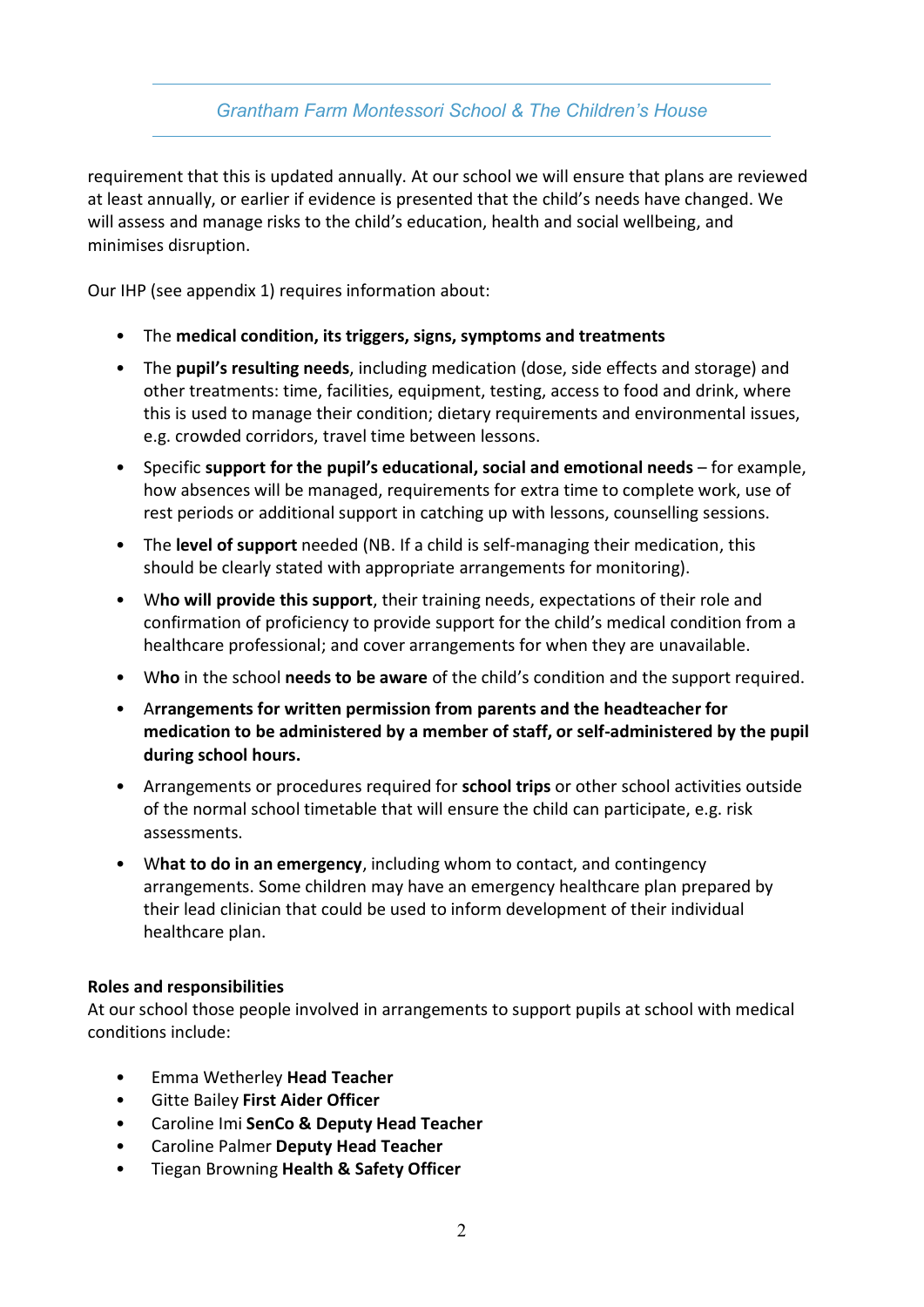#### **Staff training and support**

Staff are supported in carrying out their role to support pupils with medical conditions through appropriate training; this is recorded on the administration of medications staff training form (Appendix 2). Training needs are assessed regularly and training will be provided.

Any member of school staff providing support to a pupil with medical needs will have received suitable training.

No member of staff will give prescription medicines or undertake healthcare procedures without appropriate training or instruction (updated to reflect requirements within individual healthcare plans).

#### **The child's role in managing their own medical needs**

Where children are deemed competent to manage their own health needs and medicines by their parents and medical professional they will be supported to do this. We see this as an important step towards preparing pupils for the next stage of their education.

### **Pupils with medical conditions (out of school).**

There will be occasions when children are temporarily unable to attend our school on a full time basis because of their medical needs. These children are likely to be:

- children suffering from long-term illnesses
- children with long-term post-operative or post-injury recovery periods
- children with long-term mental health problems (emotionally vulnerable)

Where it is clear that an absence will be for more than 15 continuous school days the Education and Inclusion Service will be contacted to support with the pupil's education.

#### **Managing medicines on school premises**

It is the policy of Grantham Farm Montessori School that:

- Medicines will only be administered at school when it would be detrimental to a child's health or school attendance not to do so
- No child will be given prescription or non-prescription medicines without their parent's written consent
- We will never give medicine containing aspirin unless prescribed by a doctor.
- Medication, e.g. for pain relief will never be administered without first checking maximum dosages and when the previous dose was taken.
- Parents will be informed
- Where clinically possible, we will expect that medicines will be prescribed in dose frequencies which enable them to be taken outside school hours
- We will only accept prescribed medicines if they:
	- o **are in-date**
	- o **are labelled**
	- o **are provided in the original container as dispensed by a pharmacist**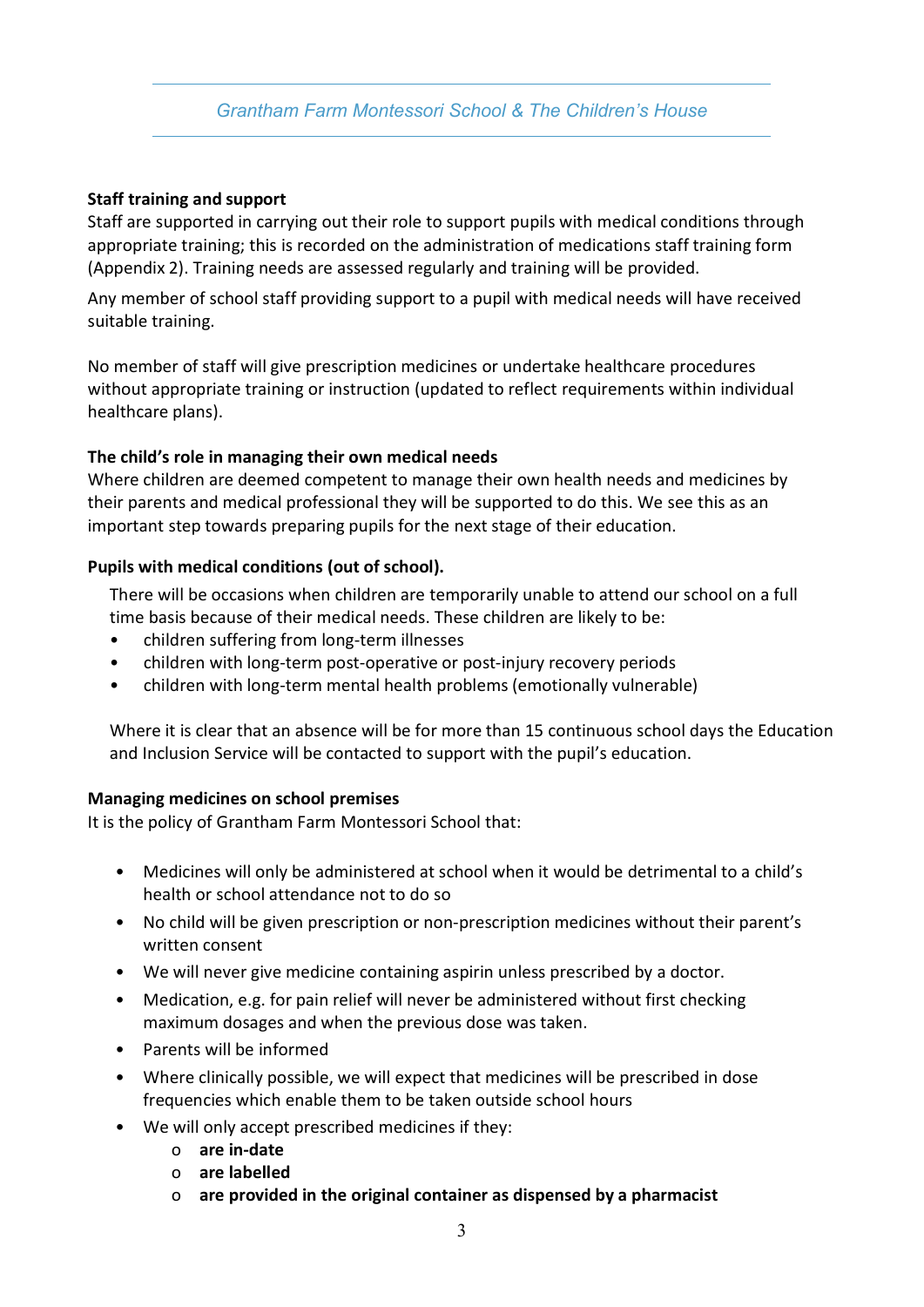- o **include instructions for administration, dosage and storage**. *(NB The exception to this is insulin, which must still be in date, but will generally be available to schools inside an insulin pen or a pump, rather than in its original container)*
- All medicines will be stored safely.
- Children will know where their medicines are at all times and will be able to access them immediately. Where relevant, they will know who holds the key to the storage facility. Medicines and devices such as asthma inhalers, blood glucose testing meters and adrenaline pens will be always readily available to children and not locked away, including when pupils are outside the school premises, e.g. on school trips
- When no longer required, medicines will be returned to the parent to arrange for safe disposal. Sharps boxes will always be used for the disposal of needles and other sharps
- **We will keep a record of all medicines administered to individual children, stating what, how and how much was administered, when and by whom. Any side effects of the medication to be administered at school will be noted in school.**

### **Non-prescribed medicines**

Following on from 'Supporting Pupils with Medical Conditions December 2015' we have decided that at our school we will not administer non-prescription medicines other than liquid paracetamol (Calpol) or Piriton. These will only be administered when it would be detrimental to the child not to give them and only with the parent / guardian's permission.

#### **Record keeping**

We will ensure that written records are kept of all medicines administered to children. We recognise that records offer protection to staff and children and provide evidence that agreed procedures have been followed. Parents will be informed if their child has been unwell at school.

#### **Emergency procedures**

Our school's accident and emergency policy sets out what should happen in an emergency situation.

#### **Day trips, residential visits and sporting activities**

We always actively support pupils with medical conditions to participate in school trips and visits, or in sporting activities, and not prevent them from doing so.

As a school we believe it to be unacceptable practice to:

- Prevent children from easily accessing their inhalers and medication and administering their medication when and where necessary;
- Assume that every child with the same condition requires the same treatment;
- Ignore the views of the child or their parents; or ignore medical evidence or opinion (although this may be challenged);